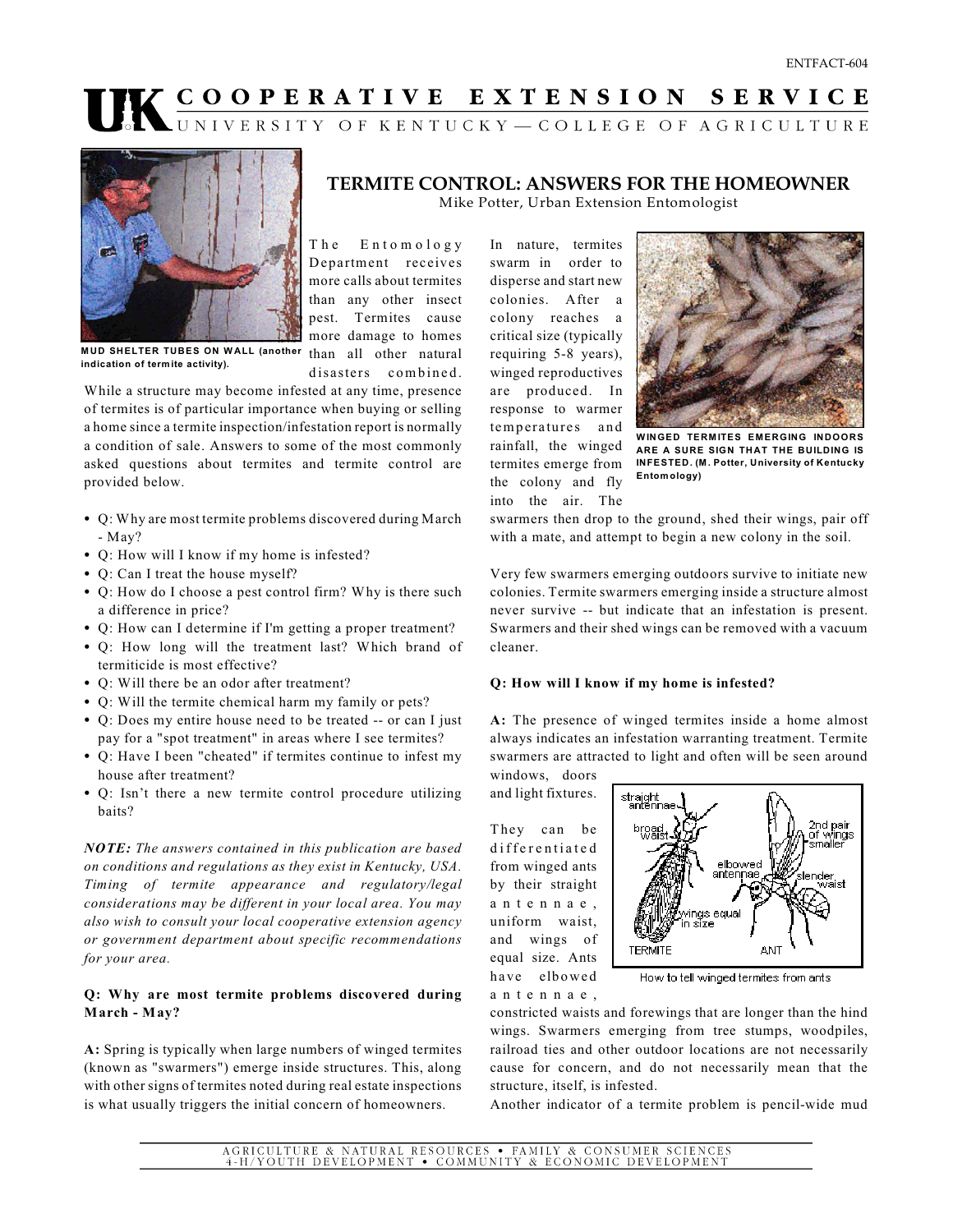foraging tubes extending over foundation walls, support piers, sill plates, floor joists, headers and subfloors. Termites construct these mud "shelter" tubes as they travel between their underground colonies and the structure. Termite-damaged wood is usually hollowed out along the grain, with bits of dried mud or soil lining the feeding galleries. Wood damaged by moisture or other types of insects (e.g., carpenter ants) will not have this appearance.

There will often be no sign of the termites themselves -- small, creamy-white insects with an "ant-like" appearance. An infestation can go undetected for years, hidden behind drywall, paneling, floor coverings, insulation, and other obstructions.

Termite feeding(and the resultant damage) can even progress undetected in wood that is exposed, because the outer surface is usually left intact. Confirmation of infestation often requires the keen eye of an experienced termite inspector. However, even the most experienced termite inspector can overlook damage which is hidden.

#### **Q: Can I treat the house myself?**

**A:** Ridding a home of termites requires extensive knowledge of building construction and an understanding of where termites are likely to enter. Many of these potential entry points are hidden and difficult to access. Termite control also requires specialized equipment and the application of large amounts of termiticide. A typical termite job may require 200-plus gallons of termiticide solution injected into the soil, beneath concrete slabs, and within foundation walls.



Given the substantial financial investment of one's home, termite treatment is usually a job for professionals. A possible exception would be if a mailbox post, sandbox or similar outdoor wood object not attached to the structure was infested.

**TERMITE WORKERS, THE LIFE STAGE WHICH CAUSES DAM AGE.** 

**Q: How do I c h o o se a pest control firm? Why is there such a difference in price?**

A: These are complex questions. In brief, the licensed by the K ent ucky A griculture.



**TERMITE DAM AGE TO BASEBOARD. HIDDEN** company should be **INFESTATION WAS DISCOVERED WHEN V A CUM N C L E A N E R A T T A CHM ENT PENETRATED SURFACE OF BASEBOARD. (M .**  $\mathbf{D}\,\mathbf{e}\,\mathbf{p}\,\mathbf{a}\,\mathbf{r}\,\mathbf{t}$  m e  $\mathbf{n}\,\mathbf{t}$  of Potter, University of Kentucky Entomology)

Membership in the Kentucky Pest Control Association and/or National Pest Control Association suggest that the company is an established firm with access to technical and training information needed to do the job correctly. As with any service company, references are invaluable. Consider calling at least 2-3 companies. Requesting inspections and estimates from more than one company will substantiate the extent of your termite problem and allow you to compare services.

Companies offer different types of warranties or service agreements. Most offer retreatment of localized areas if the termites return. In rare instances, no warranty/service agreement may be offered if construction elements such as wells, cisterns, drainage systems, or inaccessible crawl spaces make it impossible to treat in accordance with industry standards.



Take your time when selecting a termite control company. Termites damage wood slowly enough that the amount of damage caused by an additional day, week or month of continued activity is seld om significant. Avoid firms that try to pressure you into signing a contract immediately with "specials" or scare tactics.

**RIDDING A HOM E OF TERMITES REQUIRES SPECIALIZED SKILLS AND EQUIPMENT.**<br>TREATMENT IS USUALLY DONE BY **TREATM ENT IS USUALLY DONE BY PROFESSIONALS. (M . Potter, University of treatment? Kentucky Entom ology) Q : H o w can I de te rm in e if I'm**

**getting a pro per**

A: There are many elements to a quality termite job. The inspection should be thorough, with a diagram of the structure indicating location(s) of termite activity, observable damage, and types of treatment techniques that will be performed. Treatment techniques include soil trenching, rodding, and drilling of slabs and foundations.

Two of the most useful "quality assurance indicators" measurable by homeowners are amount (gallons) of termiticide applied, and spacing between holes drilled through concrete slabs. In order to achieve adequate dispersion of termiticide in the soil, gallonage must be high -- often requiring 150-200 gallons or more on an average-size home. Treatments using smaller amounts (e.g., 100 gallons or less) are less likely to provide a continuous barrier of protection in areas where termites can enter. Holes drilled through porches, patios, basement floors and concrete slabs should be spaced no more than 18 inches apart (12 inches is even better) to help provide continuous coverage when the termiticide solution is injected.